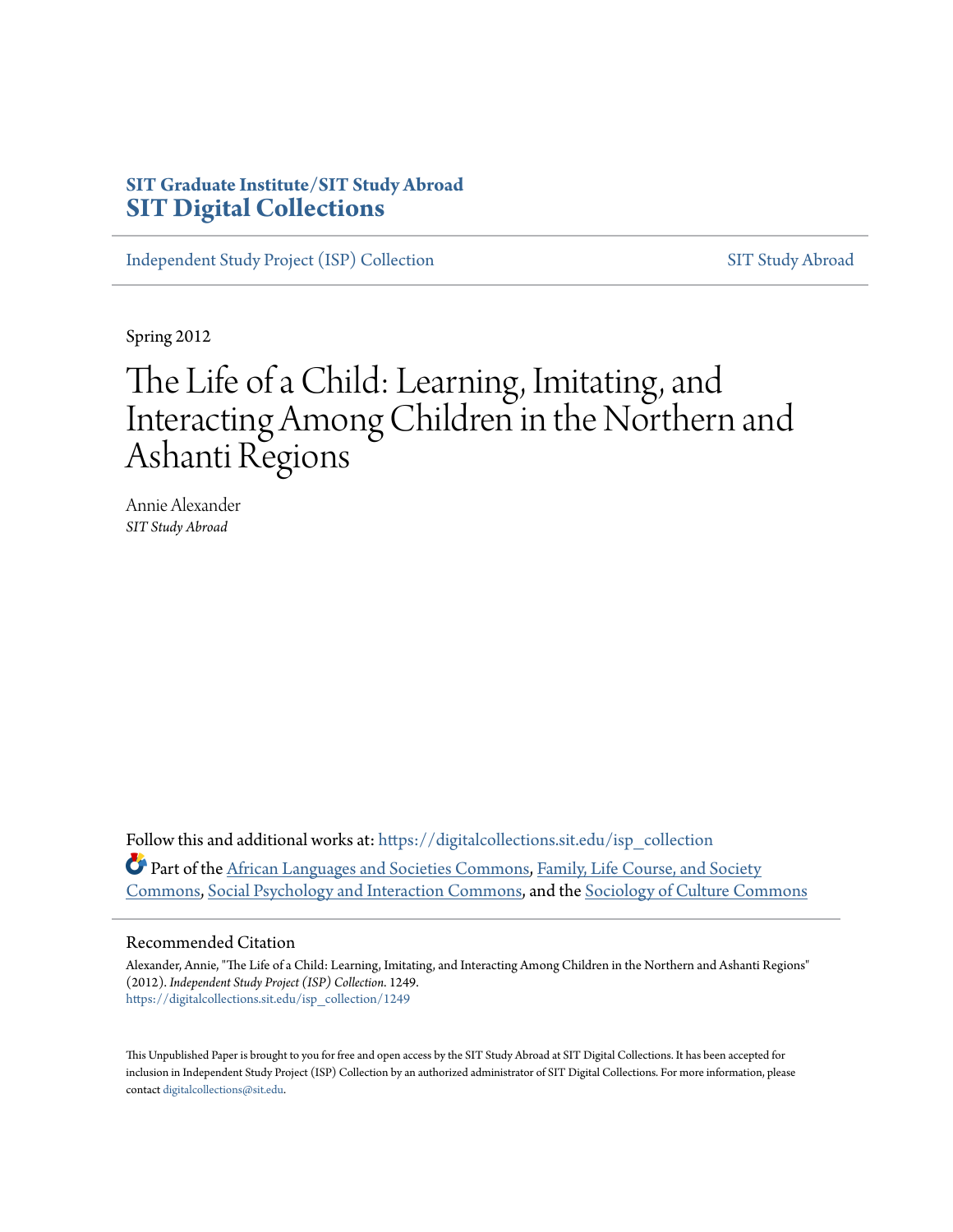School for International Training Study Abroad – Ghana Social Transformation and Cultural Expression Spring 2012

## **The Life of a Child: Learning, Imitating, and Interacting Among Children in the Northern and Ashanti Regions**

**Annie Alexander (Juniata College)** 

 Project Co Advisors: Ms. Fatimat Mutari Olayemi Tinuoye

Academic Director: Olayemi Tinuoye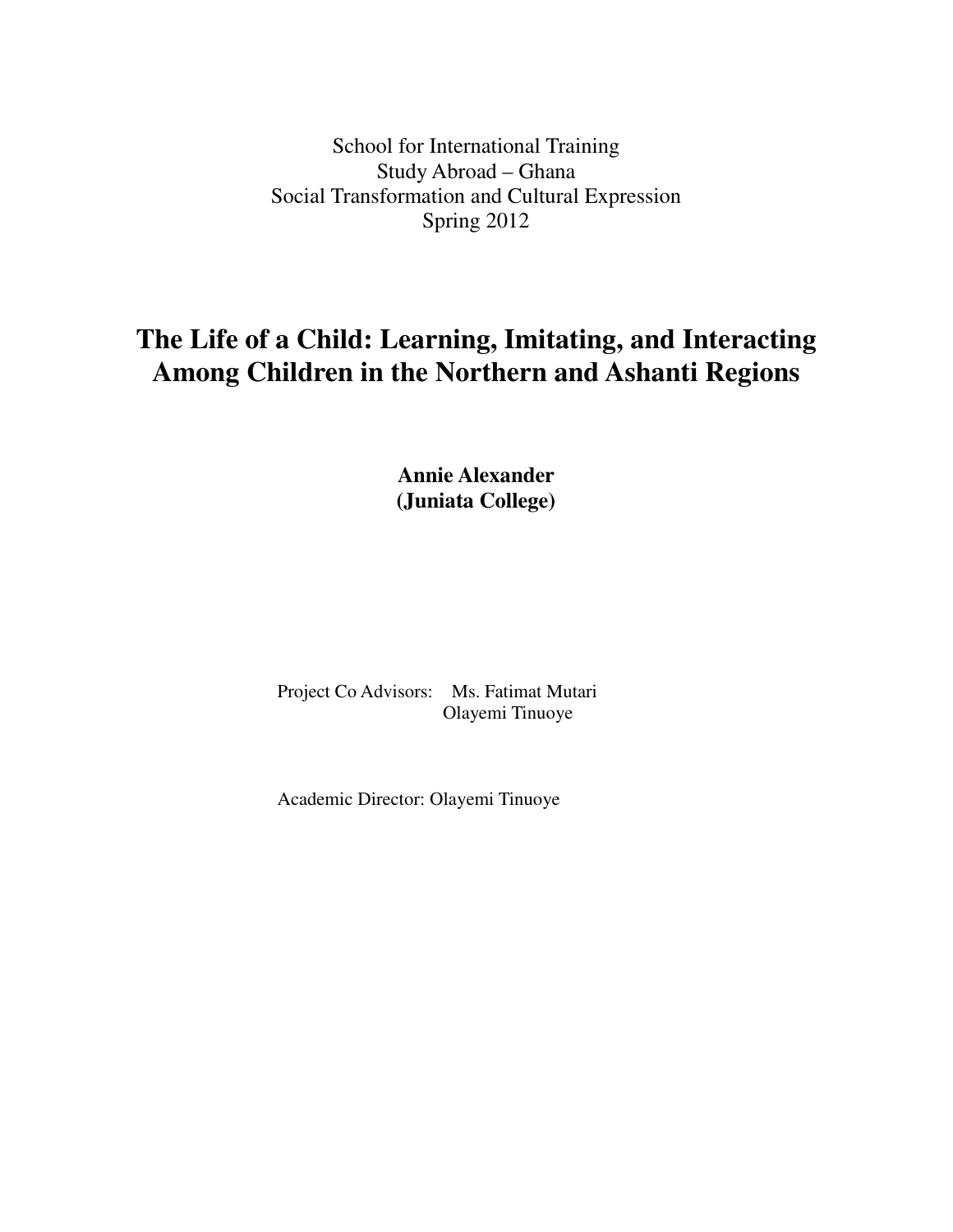### **Abstract**

- 1. Title: The Life of a Child: Learning, Imitating, and Interacting Among Children in the Northern and Ashanti Regions
- 2. Author: Annie Alexander (Alexaac09@juniata.edu; Juniata College)
- 3. Objective: The objectives of this project were three fold
	- i. To observe and record children in communities of both the Northern and Ashanti regions.
	- ii. To record and understand how children grow, learn their role, and interact within these communities
	- iii. To explore the similarities and differences both regions of Ghana
- 4. **Methodology:** During the time of independent study, I split my time between the Northern and Ashanti Regions. I lived in a village by the name of Gumo outside of Tamale and in the Ashanti Region; I stayed in Benim located near Ashanti Mampong. While my home was in each respective village, I traveled to surrounding areas to expand the scope of my research and provide conclusive evidence. I spent my time among the children observing, learning, and recording their interactions. Living in the village gave me the chance to experience the daily lives and actions of the children. Using participant and non-participant observation engaging in the lives of the kids I produced the majority of my research. I then, both informally and formally interviewed children of all ages, adolescents, parents, and teachers. This age range provided a solid foundation for my findings.
- 5. **Findings:** The data I collected from the village stays covers a vast amount of children and their interactions- how they care for one another, teach, learn, and play. While Gumo and Benim are incredibly different, there was a striking resemblance between the different worlds and the lives of children. In both places, children were all obedient and gave respect to parents and elders. In general, each child will do what he or she can to prove he or she is "moral" or a good person – a benefit to the community. Additionally, lives of children are very physical and hands on whether it was through interactions with other people or doing work for their families. Furthermore, children learn through imitation of all kinds beginning at a young age. To support my findings I had six formal interviews and formal group questions for primary schoolchildren in p5 and p6 at St. Charles r/c Lwanga Primary outside of Tamale metropolis. I also had a variety of informal interviews with children ranging in age from 4 years old to adults in the communities.
- 6. **Conclusion:** While riddled with differences the basic lives, games, learning, and roles of children in each village appeared parallel with one another. Being a child in Gumo, Benim, or another village is a life among children emulating the lives of adults and elder peers. Further studies are needed to examine deeper the ways in which children are taught to follow their elders and if they understand the actions, they embody.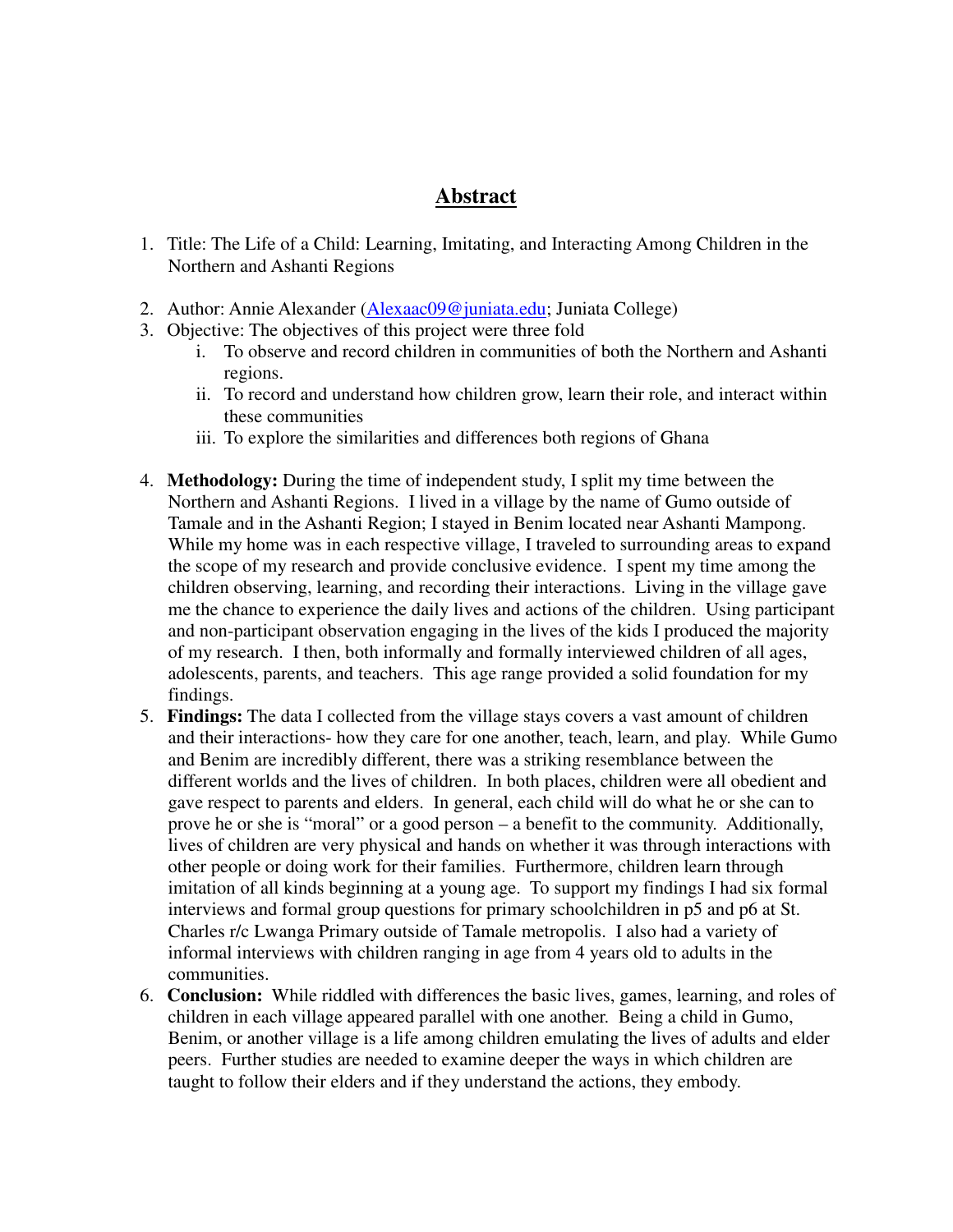Additionally, exploring ways in which children express emotions and feelings they have need to be explored.

## **Table of Contents**

| <b>Findings</b>                 |  |
|---------------------------------|--|
|                                 |  |
|                                 |  |
| Life skills through imitation13 |  |
|                                 |  |
|                                 |  |
|                                 |  |
|                                 |  |
|                                 |  |
|                                 |  |
|                                 |  |
| Reciprocity and Mutual Aid22    |  |
|                                 |  |
|                                 |  |
|                                 |  |
|                                 |  |
|                                 |  |
|                                 |  |
|                                 |  |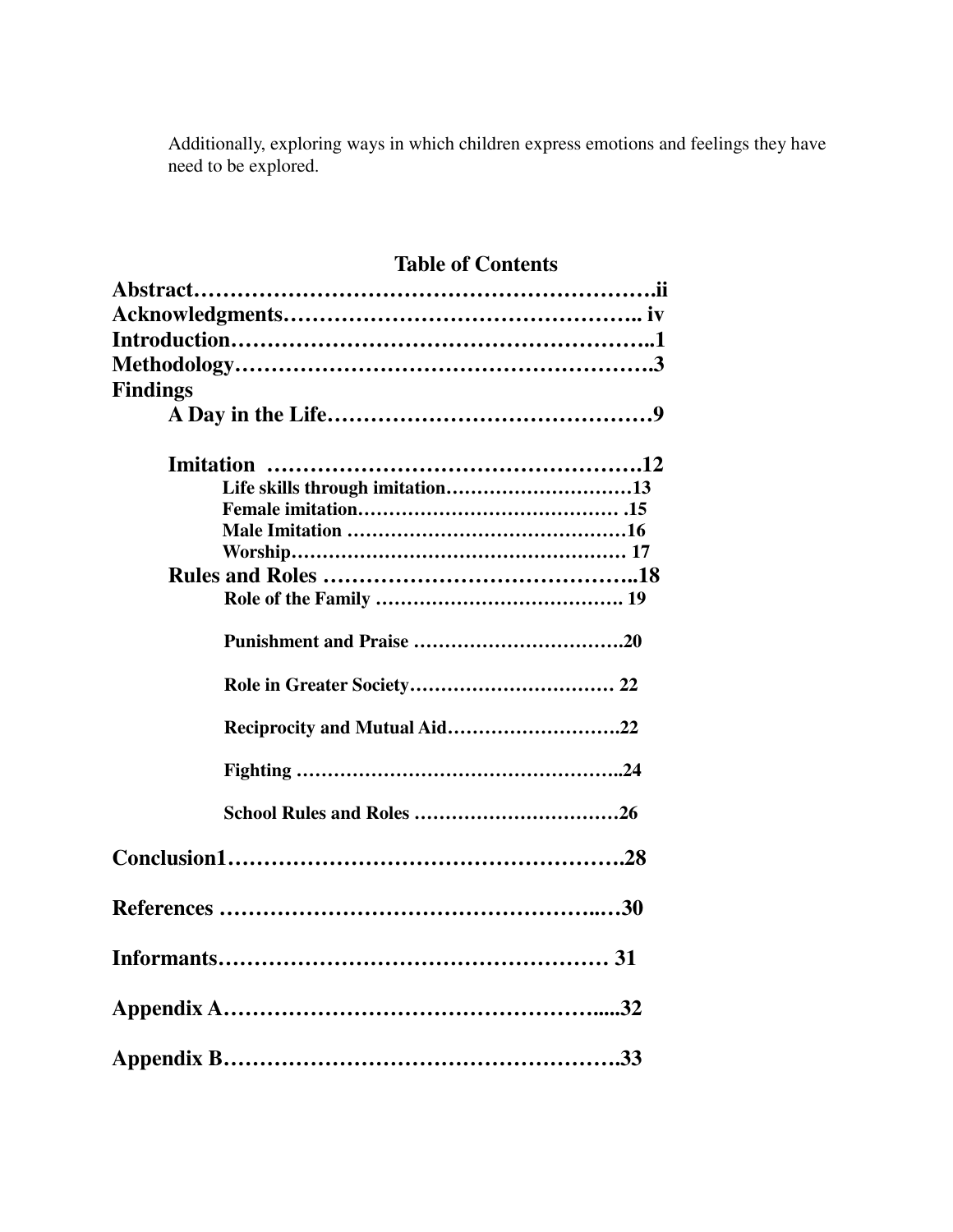#### **Acknowledgments**

**Papa Atta and Kwame-** You two since the first day have brought something special to my time in Ghana. Keep doing what you are doing and make sure to enjoy your lives.

**SIT Staff-** There are not words to describe how wonderful you are. Each day I was in awe of what you put up with and still with a smile on your faces. I know dealing with all of us cannot be easy but trust me when I say each and everyone of you has affected us in a way we cannot describe. Just know that you are appreciated even if it is not always expressed.

**My SIT Family-** I can say with full honesty and compassion that I have loved every moment of being with all of you. 19 people who are all so different in so many ways yet who fit together so perfectly I would not trade a single person. Each one of you has added to my experience in more ways than I can begin to express. I have loved growing, learning, and stumbling along the way with this group. You will all hold a special place in my heart always.

**Auntie Fati-** Thanks for finding time to meet with me and for being a supportive adviser making me think and giving me new viewpoints on my project. I could not have done it without you!

**Children in Gumo and Benim-** you are the best even though you drove me wild sometimes I will miss you all thank you for all of the laughter and unintentional craziness you provided me

**Granny, Vivian, Deborah -**Thank you for being my first introduction to Ghana, Ghanaian honesty, hospitality, and warmth, but most importantly Alma. You opened your home to me as a member of the family not just a guest. I love you all and hope to come back home soon.

**Mom, Callie, Emily, Harrison, and Baby Juju-** Thank you for always listening to me letting me talk until my credit ran out listening openly and wonderfully to all the stories I had to share with you. Callie thanks for taking me on the journey of your new job and changing life here's to the summer! Emily thank you for letting me walk in your footsteps in Ghana. Each day was an adventure wondering what you were feeling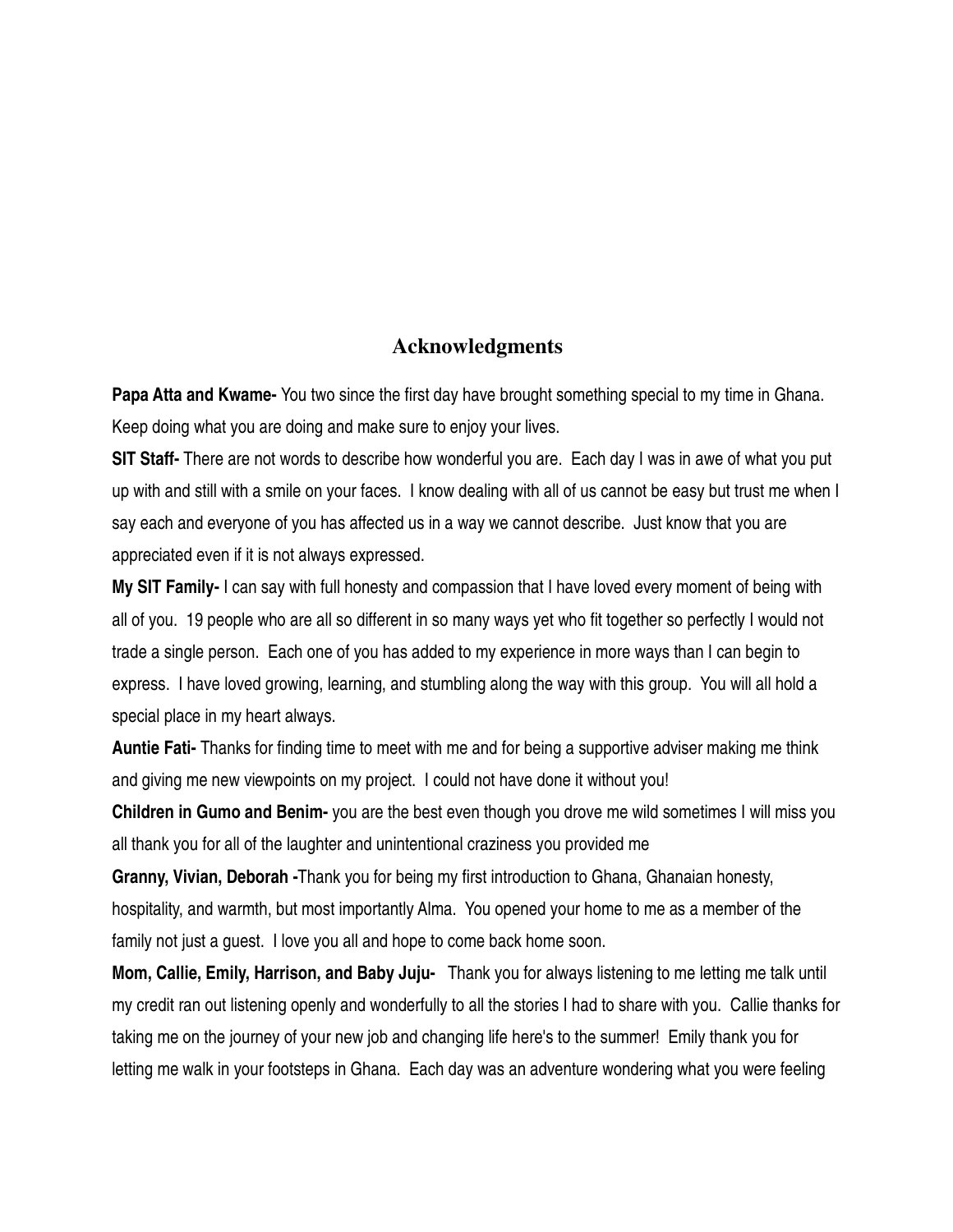and experiencing in each new place. Mom what a time it has been, thank you for listening and growing with me along the way. I can't wait to bring you to Ghana someday. And my babies Harrison and Baby Juju kafra for missing your first birthday but know that I talked about you with almost every person who was willing to listen about my nephew and future nephew I was missing at home.

**Dad, Bobi, Allison, and Ayla-** Thanks so much for supporting me and sharing stories with me from home. This has been such an amazing experience and I couldn't have done it without you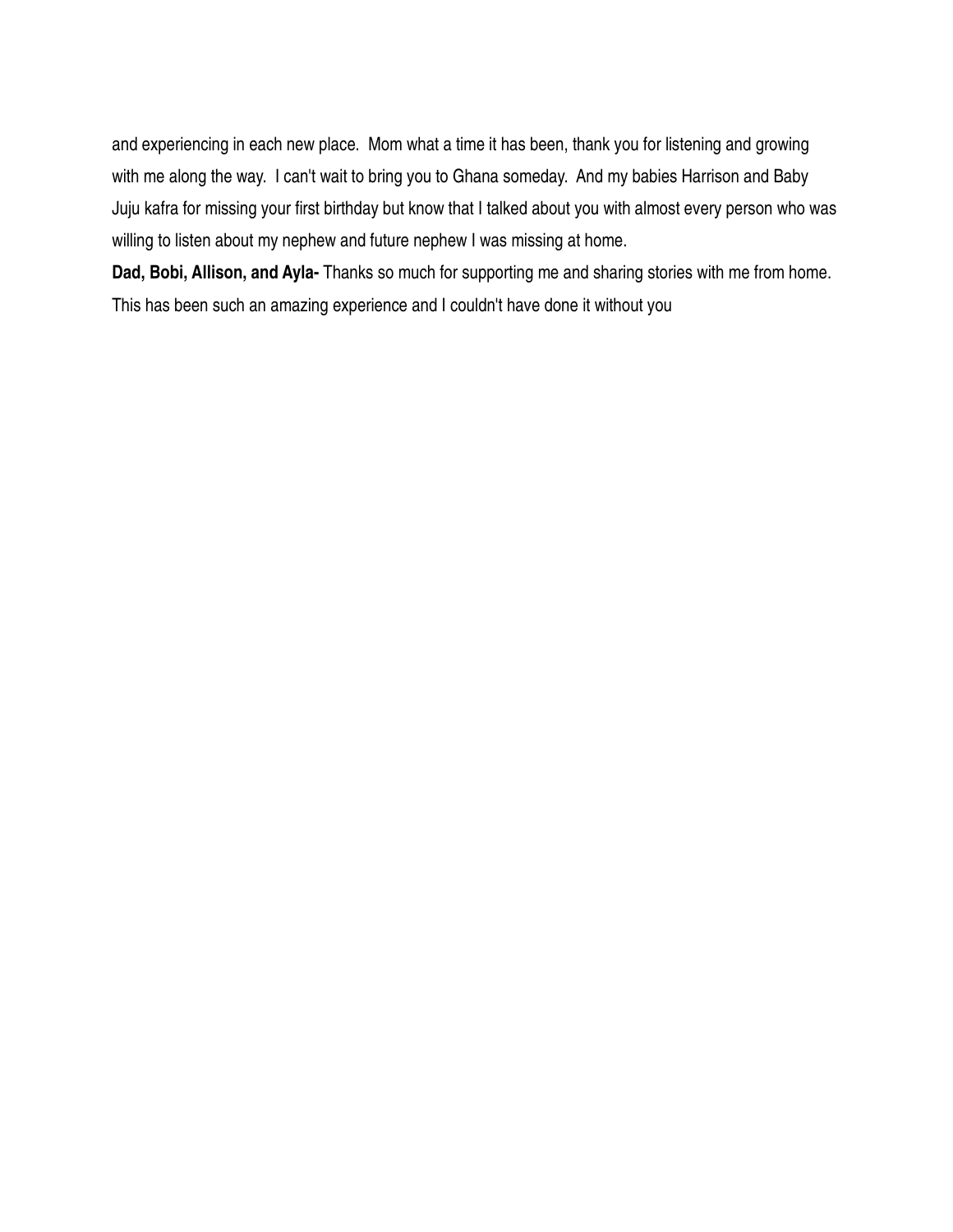#### **Introduction**

 "It takes a village to raise a child"- this is a phrase used often among people all over when referring to the growth and development of a child. In the US, it is often used to say that children are too difficult to raise for just one person. However, in Ghana truly the whole village raises the children. More specifically, the children once they are able do much of the child rearing for the vast majority of the day. Throughout urban and rural Ghana, one is met with children in every area performing and executing tasks that seem to be the work of an adult. In urban settings, it is not uncommon to see kids as young as 5 years of age working in their family's store, doing the washing, running errands, and preparing food for the family. Upon entering a village or rural setting, these responsibilities and abilities are amplified in the children. Their lives are structured around being obedient and fulfilling the responsibilities as well as requests of their elders. After their chores are done, the children are often found spending the majority of the day amongst other peers of varying ages seemingly with no adult in sight.

 Thus, in my exploration and observation I became fascinated with the lives of children and their roles in terms of living in the village setting. Talking to and experiencing the day-today life of a child was a role unlike one that was expected. From sunrise to sunset, they are busy working to help the family in a variety of different ways. Time is first devoted to fulfilling the role and the duties of the role in the home, and then to school, then time is spent with their peers. All of these instances overlap and intertwine to structure the day of the child.

 Furthermore, my aim was to delve into the lives children live and how they come to understand their role. To see through their eyes what it means to be a beneficial member of the community. The children with unspoken reciprocity showed me that when someone gives you something – anything- you repay them in the way that you can. It is interesting however, that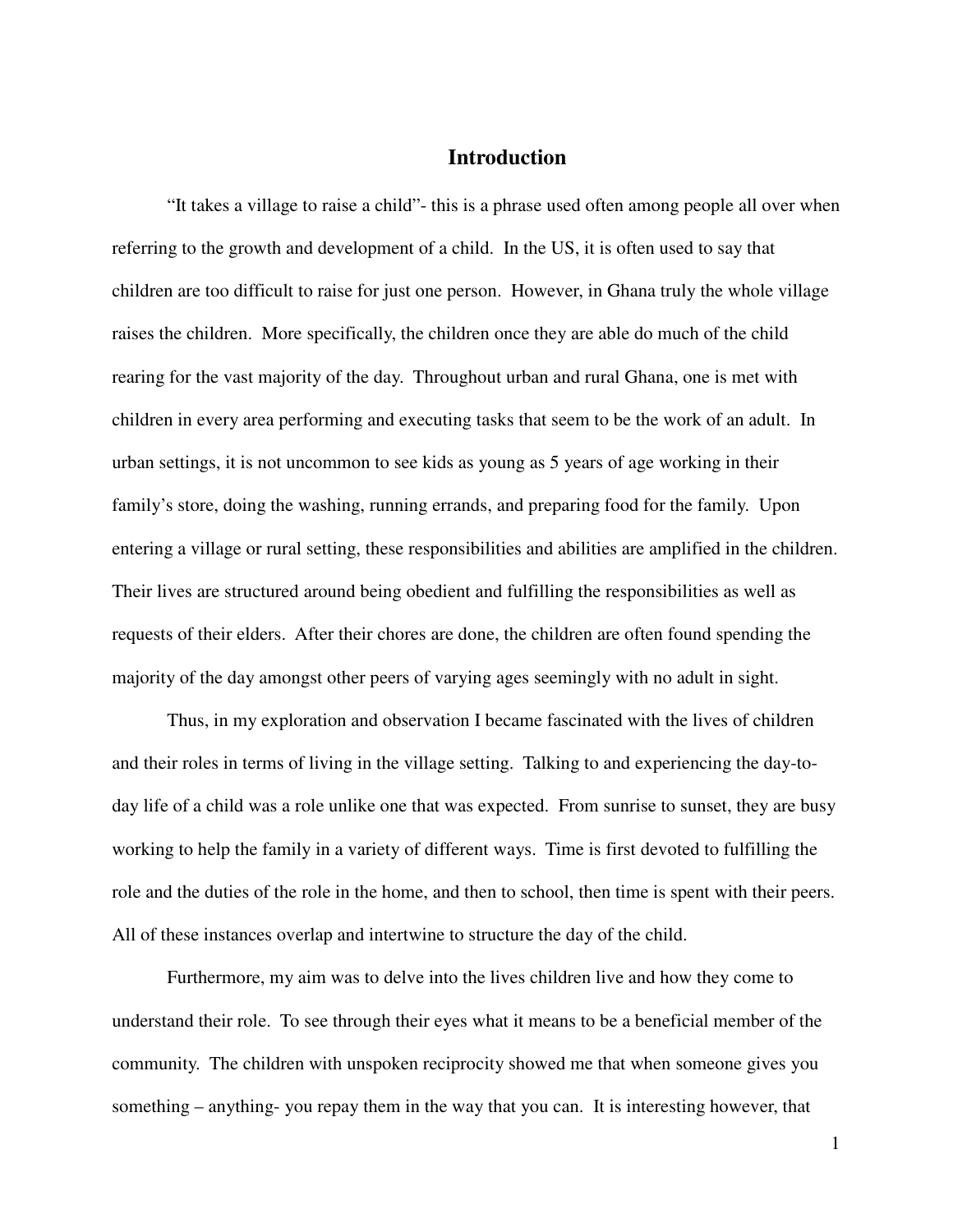children are not viewed as a part of the community until they are old enough to truly give back. I also came to understand the role of the family and in turn, how it holds the image of the child. While the community creates the rules and roles you follow, the education system has its own set of rules and guidelines to live by.

 Observing children in each of these settings at play, in the home, around the village, and at school gave me the ability to see how they learn and use imitation. Imitation is the largest way children learn. It is seen in every aspect of their lives. In play, they imitate future jobs – playing farm, selling imaginary foodstuffs, creating a home out of four sticks- each game serves as a function. However, more importantly children learn how to interact with each other in a positive way when they play the games. In the home children imitate what they witness their parents and older siblings doing to prepare food, clean the home, etc. Around the village children watch as older children and adults, interact with elders copying exactly what they do even if they do not understand the reason behind the actions. In short, they are in a society that is driven by imitation and it creates the backbone of how children learn to understand the world.

 In addition to understanding, the world children also learn different ways to express themselves.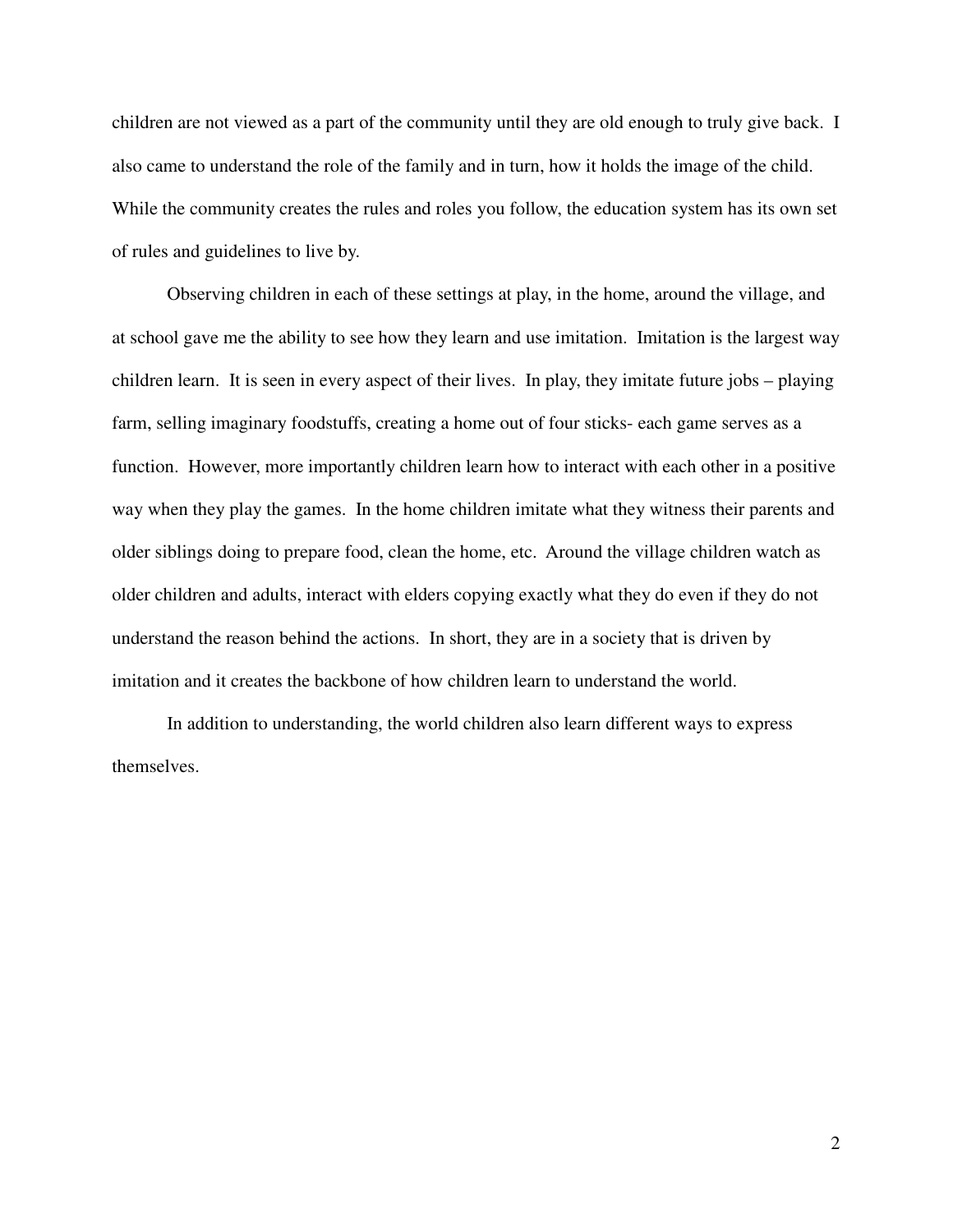#### **Methodology**

The drive behind my research was to observe children in a village setting to understand how they fit in the community, what their lives are like, how they are taught, and how they express themselves. To gather information I decided that I must not focus on one village or even one region so I decided to split my stay between the Northern and the Ashanti Regions. During my time, I stayed in Gumo a traditionally Muslim village in the North and Benim – where I had stayed for 12 days earlier in the program- a larger and traditionally Christian village in the Asante Region.

 In Gumo, I spent the first few days observing the children and watching how they interacted amongst one another and becoming acclimated to the community getting to know the people I was living amongst for the next couple of weeks. Our first day we went to greet the Chief and elders and tell them of our mission after presenting him with kola nuts - the room erupted in laughter and confusion when I told them I would be studying children. "She is not a child why does she care what the children are doing" one of the elders asked, and thus began the beginning of my research. In Gumo I had several people to help me translate one was an older man Mahama Moses Imoro he was very helpful in accompanying me to interviews when he was free, and if he was not he would send his children. I then decided to go to school with the children for the last few days before holiday vacation. This was beneficial in a variety of ways. At school, I was able to talk with teachers, observe the children I knew amongst their peers, and I was able to talk to whole classrooms of students creating an impromptu focus group. Moreover, I was able to speak with children from four surrounding villages not including Gumo. This gave me an even more broad scale of the children I was meeting. To record my data in the North, I made sure to have my notebook with me at all times so I could jot down what I had seen,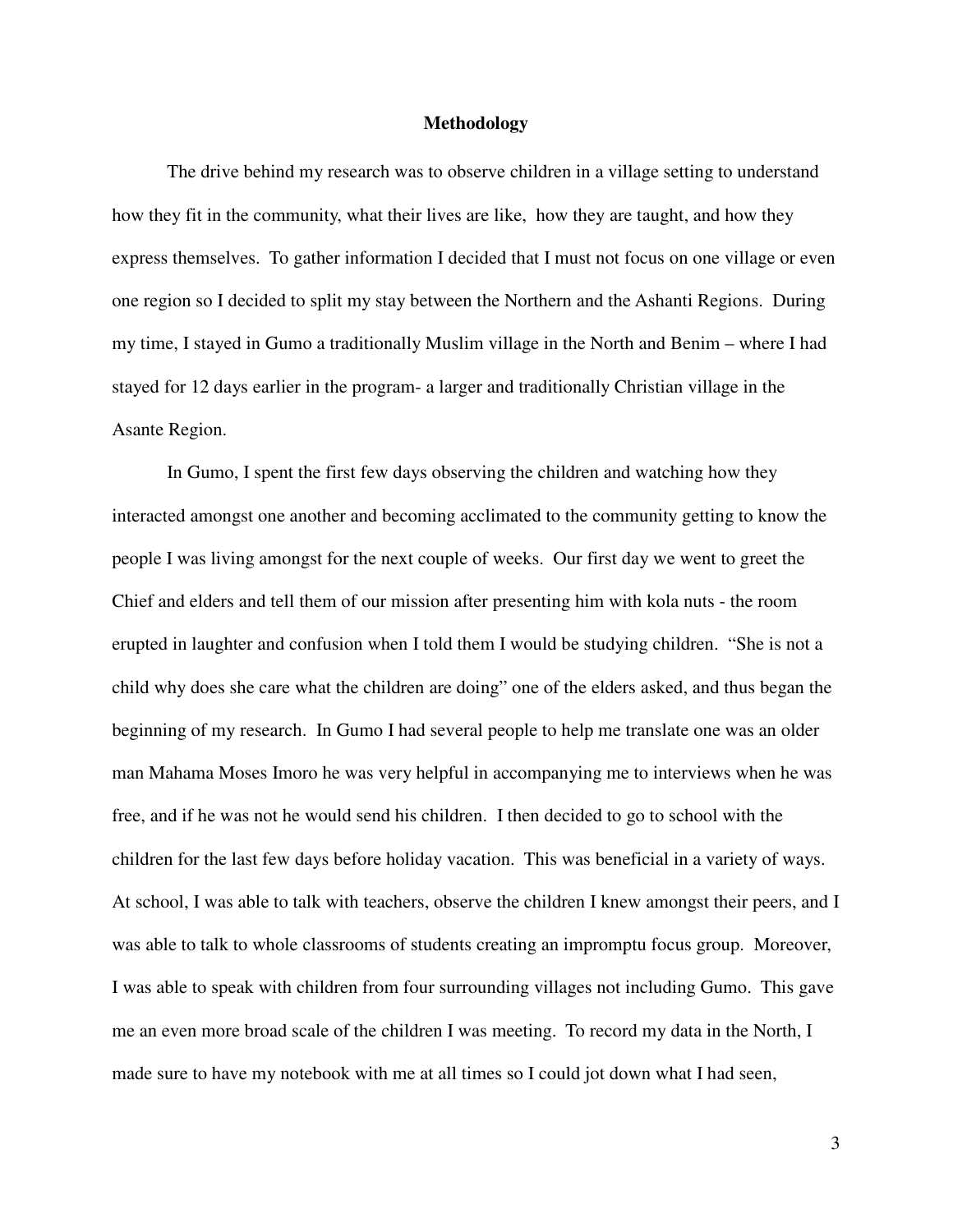interviews I had, and take note of scenario. Additionally, I brought my camera so I could record visually what I was observing. In Benim, I employed these same kinds of documentations for my evidence.

 Traveling back to Benim I expected to find a different kind of village than I had experienced in the North. Although I had been there before I could not tell if my mind was merging, the village stays. Going back to Benim proved to be both drastically different and similar to what I had experienced in the North. While school was already out of session when I arrived, I knew what it was like because I had spent several days observing when I was there in March. In addition, because I had already developed a rapport with many teachers, students, and parents in the village it was easy to gain the connections again. Nana Ama who was our cook while we were here and Mr. Paul both provided me with answers and help in conducting interviews. I was able to see what the life of a child is like when there is not school to attendthus seeing how children spend their "free time". Staying in Benim I traveled to Nyinampong and Seniegya two villages in the region. In all of these places, I observed and talked informally with people I came across.

Observation became the bulk of the information I relied on. Observation gave me the ability to witness the children interacting in their natural environment, playing their games, learning and expressing themselves in their own way. While in the focus groups I saw them verbally interact, it was in the real observation did I see how their nonverbal movements played such a crucial role in the behavior of children of all ages. Both the participant and nonparticipant observation opened my eyes to a different world than that described by the children in school.

In participant observation, I was able to partake in the play the children were doing.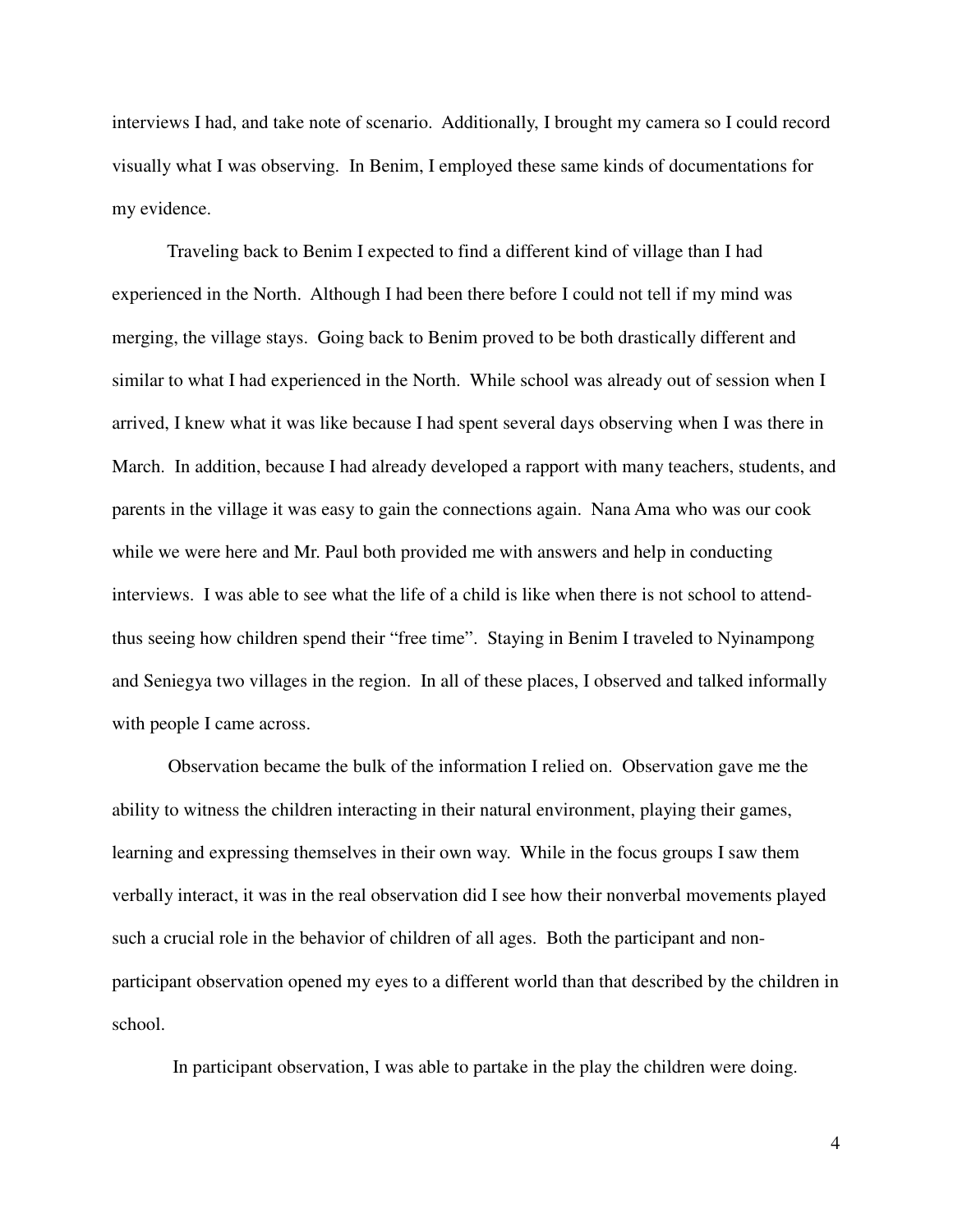Often I would sit with them in each place casually observing and then once invited or bombarded by the children I would attempt to play on their level learning their games, having my hair played with, playing ball, drawing, anything they were doing I did with them – or at least attempted. Participant observation gave me insight to the lives of the children because once they gained my trust and became comfortable with me they began to play their own games not just the ones they thought I would enjoy. They also began to act more naturally amongst themselves as days passed. There were also difficulties in the participant observation both personal and technical. For one, it was difficult for me to sit back and watch children fight and punch one another as they "played" however, in order to have the observation be of children interacting naturally I had to sit back and watch it happen. Thus providing me with conclusive results of how children interact and the hierarchy involved in relationships. While I did my best to keep the scenario natural, my presence placed a very different light on what children do in an average day. Thus, I tried to keep in mind how my being a part of the interaction played a role in the movements of the children.

To further understand how children acted I did non-participant observation. This helped to compare to my participant observation. In non-participant observation, I would position myself in an area where no one knew I was watching and then spend various amounts of time observing children and how they interact when they believe no one is watching. Outside my window in the mornings, I would awaken and watch the children play alone or follow their mothers, as they were themselves waking up. This was a good time to do non-participant observation because often children were in such a daze they did not notice me observing from afar. Other times I would go to homes, talk to friends or parents, and while in conversation observe how the children interacted in the distance.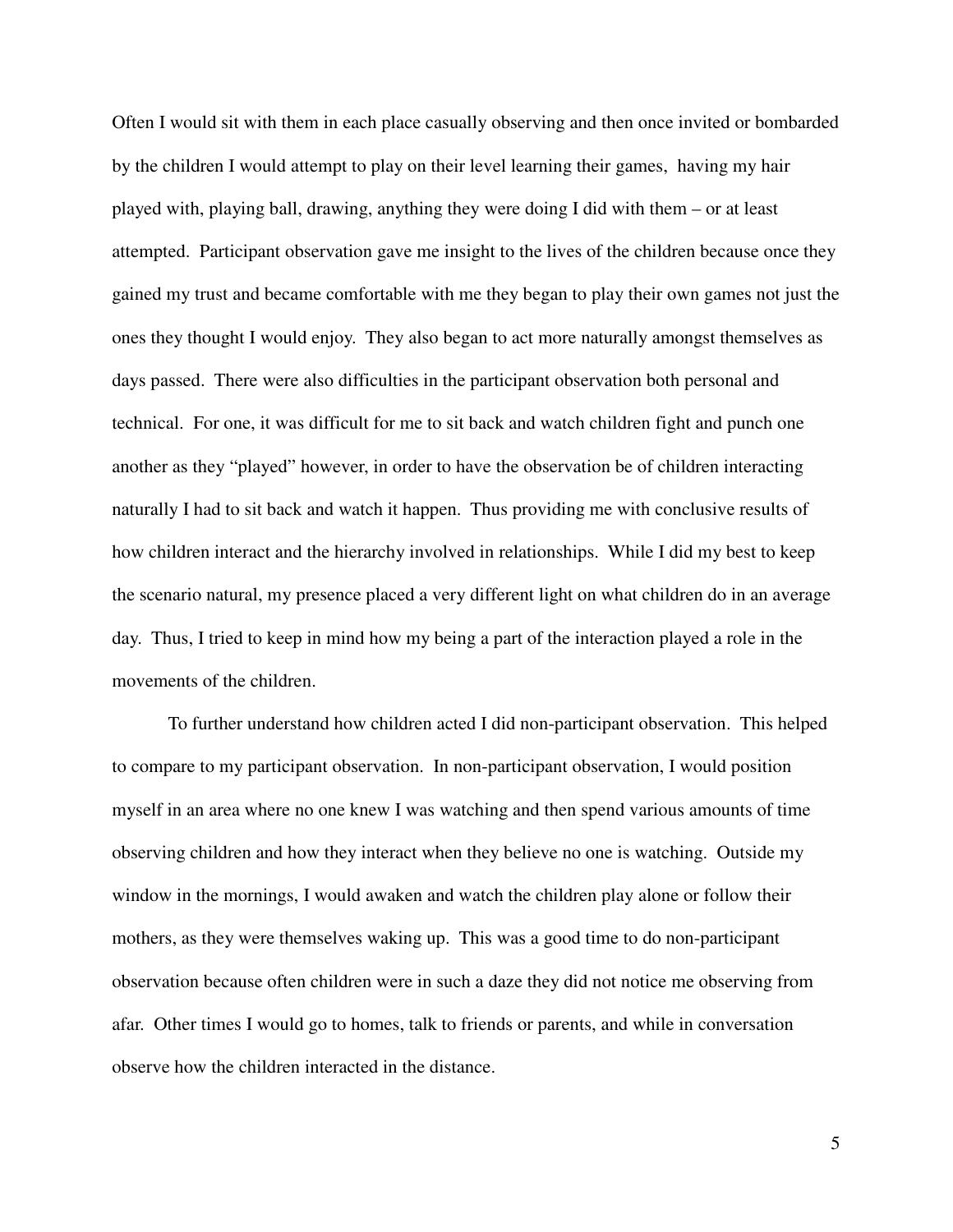I also applied the technique of a focus group. Performing research in a focus group comes with a plethora of positive and negative aspects. They are beneficial because the information begin discussed is focused on the area of information one is researching on. In addition, it is beneficial because when there is a large group and ideas are brought to surface that would not have been addressed by an individual interview. Along with this, there is often a different kind of comfort that comes with talking amongst peers rather than to an unknown interviewer. The information that is gathered by a focus group comes in a vast and fast quantity – with only a small time for research, this was very helpful. The aspect of open discussion is often the most interesting when in a focus group because the ideas are built upon by other members and the group maintains control of what information is discussed. However, this was hard to achieve because children are trained when there is an authority figure (the teacher in the room) they must raise their hand. To try to remedy this, I asked the teacher to leave but they students, once comfortable just began to talk over one another not building upon ideas but rather talking loudly over them.

Again, the information can be limited in a focus group because there are influences of other peers in the group. This makes the quite children remain quiet and the loud children continue talking. In order to try to minimize this risk I would ask the talkative children to wait to answer until others had a chance to talk. I then called upon those who had not spoken and more often than not, they would remain silent.

Individual interviews were beneficial because as previously stated, ideas can get lost amongst the group. Individual interviews helped me to take ideas from the focus group and build upon an individual's idea of a specific notion. Moreover, I chose to interview adults in the community who were parents of children I had met as well as interviewing specific teachers of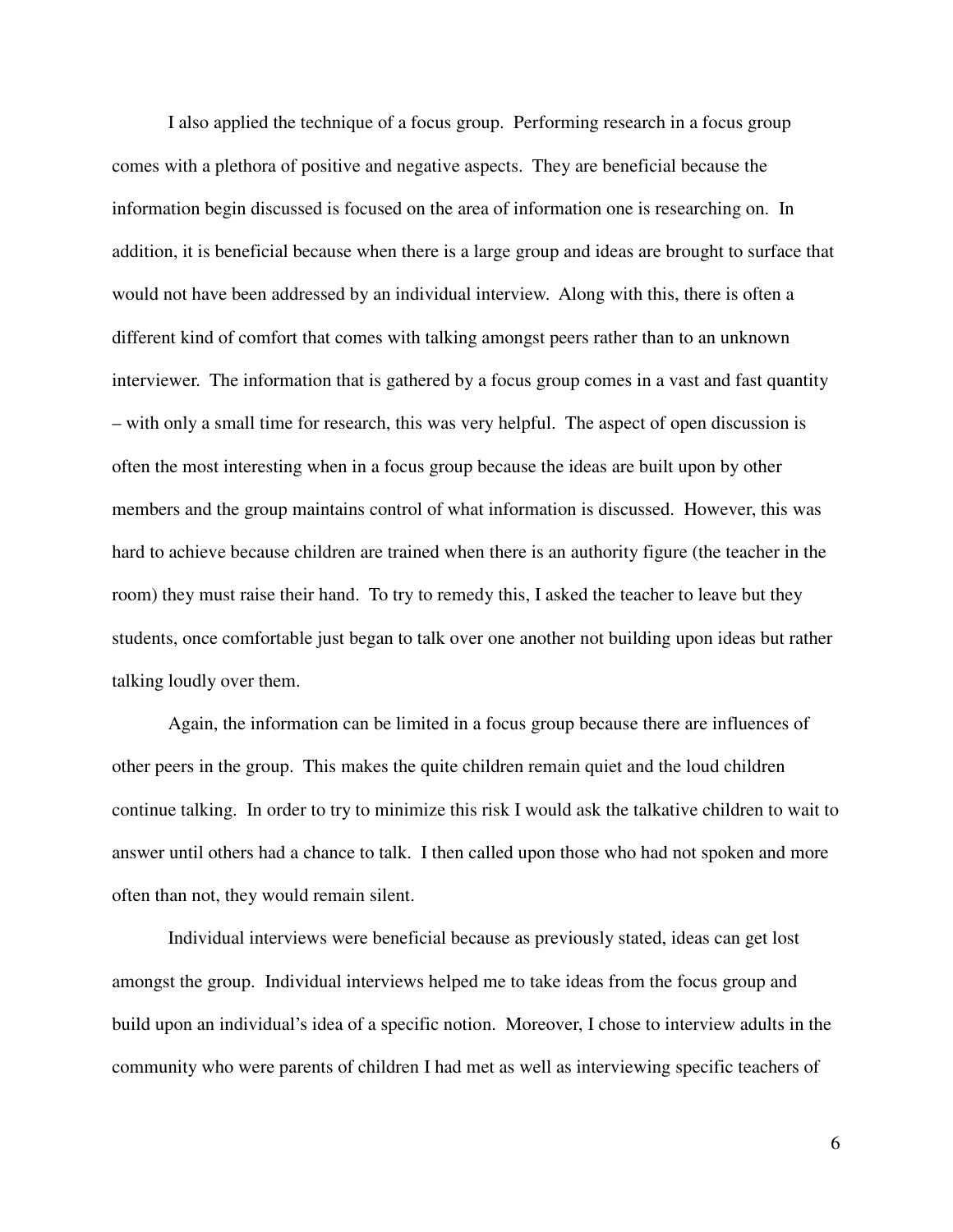the classrooms I visited. From these interviews, I gained a viewpoint of people who were educating the youth both at home and at school. I also was able to ask questions to confirm or reject ideas I had gained from observation. The types of interviews I collected were both formal and informal. For formal interviews, I would ask the person whom I was interviewing if I could later ask him or her questions- I would then explain my research and proceeded to ask my questions. I attempted to keep the atmosphere light and open by letting them ask me as many questions about my findings and myself as they wanted both before and after the interview. This was helpful because once the participant became more comfortable with me they were able to open themselves up more and share information with me. Informal interviews also were an interesting way to uncover information, often I would find myself in conversation and realize that I was unintentionally interviewing. Informal interviews were very relaxed just a casual conversation amongst children of all ages and adults. I had only informal interviews with younger children because they did not fully understand the questions I was asking.

In my research, I was very lucky to have so much support in the places I stayed. With their help, I was able to interview and encounter experiences that otherwise I would have been blind to. This is however not to say I was not met with setbacks and frustrations. With the children and their interactions, I could not often get them to explain what was going on when it was happening and when I would talk to people who could explain they would not understand why I would care. In talking to the schoolchildren, they seemed to give me the answers they knew they should what was "right" rather than their reality. Moreover, the language barrier provided a setback even with people who spoke English very well did not understand some of the questions I was asking and when they were reworded, they seemed to give the answer they thought I wanted. Thus, much of my research is based on observation allowing me to be